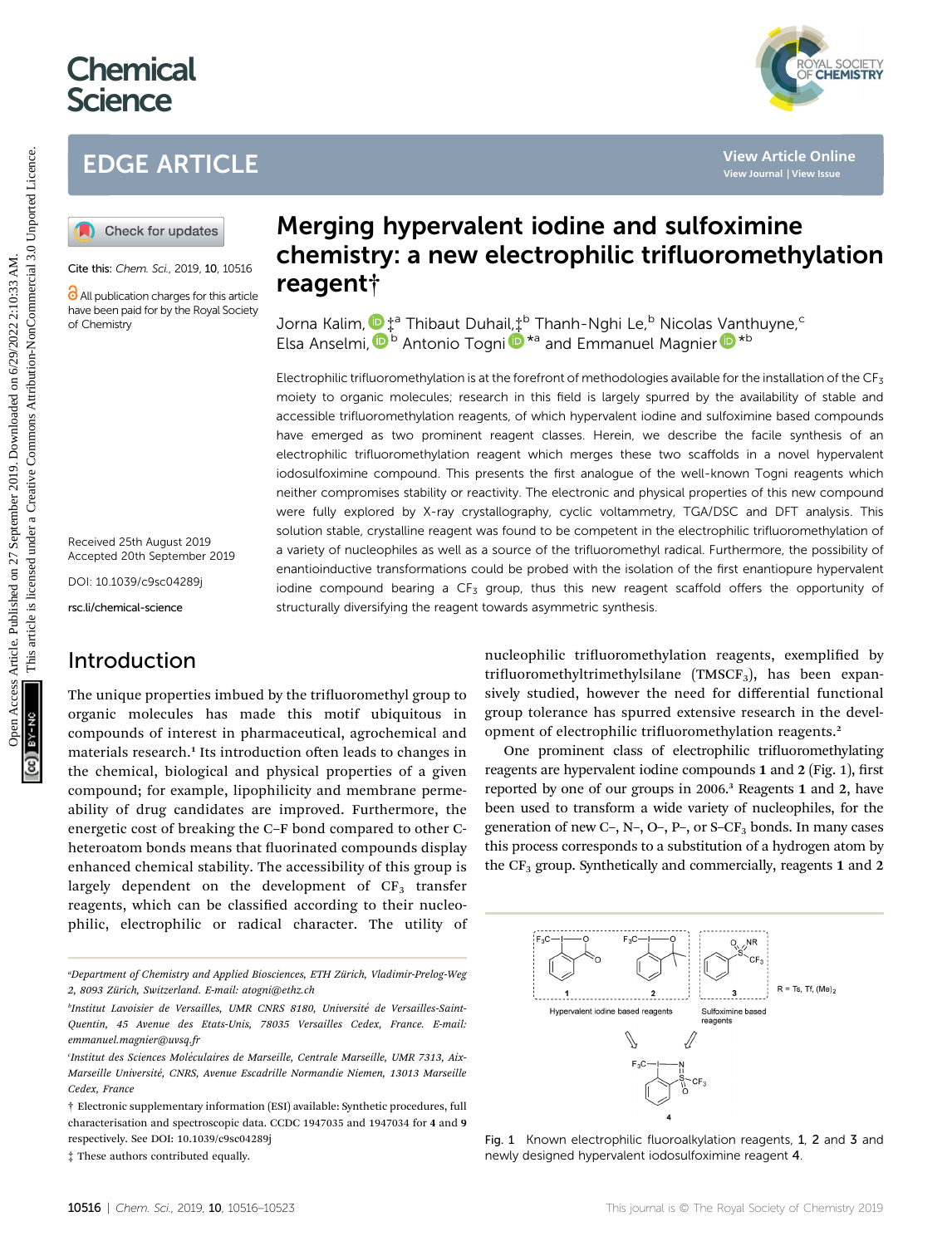are readily accessible as crystalline shelf-stable compounds, resulting in vigorous research efforts by one of our groups and others towards utilizing them in disparate applications. This research has received particular attention, given the increasing interest of the synthetic community for new methodologies in organofluorine chemistry. The activation of 1 and 2 can be achieved using Brønsted or Lewis acids which increases their electrophilic or iodonium-like character, thus matching the electrophilic character of the reagent to the nucleophile.<sup>3c,4</sup> One of our groups recently reported the activation of reagent  $2$  with  $TiCl<sub>4</sub>$ which enabled the trifluoromethylation of sulfonate salts, a transformation which is otherwise difficult to achieve.<sup>4b</sup>

Another class of electrophilic fluoroalkylating reagents are sulfoximine based compounds of type 3 (Fig. 1).<sup>5</sup> They have been successfully employed for the introduction of trifluoro- and monofluoromethyl groups by Shibata and coworkers,<sup>6</sup> difluoromethyl by the groups of Hu<sup>7</sup> as well as Olah and Prakash,<sup>8</sup> and for bromodifluoro- and dichlorofluoromethyl by one of our groups.<sup>9</sup> In 2012, Hu and coworkers greatly expanded the field of application of perfluoroalkylated sulfoximine reagents by showing that mono- and difluoromethyl derivatives can also be efficient reagents for the nucleophilic transfer of perfluorinated entities.<sup>10</sup> More recently, Akita and coworkers have published the use of the same reagent as a source for generating difluoromethyl radicals.<sup>11</sup> One year later, one of our groups extended this methodology to other perfluoroalkyl radicals including the trifluoromethyl group.<sup>12</sup> One important property of these compounds is the ease with which they can be structurally diversified and their properties finely tuned for targeted applications. Edge Article<br>
articles. Article are considered as the state of the state of the state of the state of the state of the state of the state of the state of the state of the state of the state of the state of the state of the

Given the growing body of research in new tri fluoromethylating reagents based on compounds of the type shown in Fig. 1, we were interested in merging these two scaffolds to generate a new reagent, resulting in the design of compound 4. Vastly altering the scaffold of 1 and 2 has been investigated in our labs and others, however in most cases these modifications either resulted in diminished reactivity, product instability, or proved difficult to synthetically access.<sup>13</sup> One such example saw the introduction of a  $para-NO<sub>2</sub>$  group on compound 1, which resulted in reduced solubility and instability under acidic reaction conditions.<sup>13d</sup> In 2018 an acyclic chloro(phenyl)trifluoromethyliodane reagent was reported, which showed similar reactivity to 1 and 2.<sup>13e</sup> Previous attempts at synthesising this compound by Yagupolskii and Umemoto proved challenging, presumably due to the lack of stability of the acyclic structure.<sup>14</sup> The reported compound was found to be stable as a solid, but substantial degradation was observed in commonly used solvents, for example 65% decomposition in MeCN- $d_3$  after 1 day. This finding suggests cyclic hypervalent iodine compounds such as 1 and 2 are more stable in solution compared to acyclic analogues. A further challenge in tri fluoromethylation chemistry that has yet to be addressed is the introduction of chirality onto the reagent scaffold, $13b$  in order to enable the synthesis of enantioenriched trifluoromethylated substrates. Given the chirality of the sulfoximine group in 3, we anticipated that reagent 4 could be used to investigate enantioinductive transformations.

In this paper we describe the synthesis and characterization of an enantiopure, hypervalent iodosulfoximine compound 4 which is also an efficient trifluoromethylating reagent. To the best of our knowledge, this is the first example of a hypervalent iodine bonded to the nitrogen of a sulfoximine moiety incorporated into the 5-membered heterocyclic ring. The properties of compound 4 were investigated by X-ray crystallography, cyclic voltammetry, TGA/DSC and DFT. We conducted a comparative reaction screening which shows that in most cases reagent 4 reacts in a very similar fashion to reagent 1 and 2, a very gratifying finding as this is the first successful modification of the original iodine $(m)$  reagents which does not significantly impact reactivity or reduce stability.

### Results and discussion

### Reagent design and synthesis

A sulfoximine substituent on the aromatic ring ortho to the iodine center was expected to have a strong enough electron withdrawing character to stabilize the 3-centre 4-electron hypervalent iodine bond. Hypervalent iodine compounds bearing a sulfoximine group have previously been reported by Bolm and co-workers, however the reported compounds were designed for the transfer of the sulfoximine moiety, and hence not a part of the 5-membered heterocycle.<sup>15</sup>

Synthetic accessibility to iodine $(i)$  reagent precursor 5 has previously been reported by the Versailles lab, starting from phenyl trifluoromethyl sulfoxide 6 (Scheme 1).<sup>16</sup> This three-step procedure involves the preparation of a sulfilimine 7 (via a Ritter-like process), its subsequent oxidation and final Ndeprotection sequence to deliver the sulfoximine 8. This protocol can be safely followed on a multi-gram scale, allowing for the preparation of 33 g of 8. <sup>17</sup> In the next step, the tri fluoromethylsulfoximine group acts as an *ortho-directing* substituent and various electrophiles can be introduced. Thus, ortho-lithiation followed by quenching with excess iodine gave the iodoarene 5 in excellent yields on a 15 g scale.<sup>18</sup> In a more recent report, sulfoximine 8 could be accessed via a one-pot protocol starting from commercially available phenyl trifluoromethyl sulfide, using phenyliodine diacetate and ammonium carbamate followed by acid hydrolysis. Application of this method gives compound 5 in two steps as opposed to three, however large scale synthesis via this route has not yet been established.<sup>19</sup>



Scheme 1 Synthesis of iodosulfoximine compound 5. Tf<sub>2</sub>O = trifluoromethanesulfonic anhydride.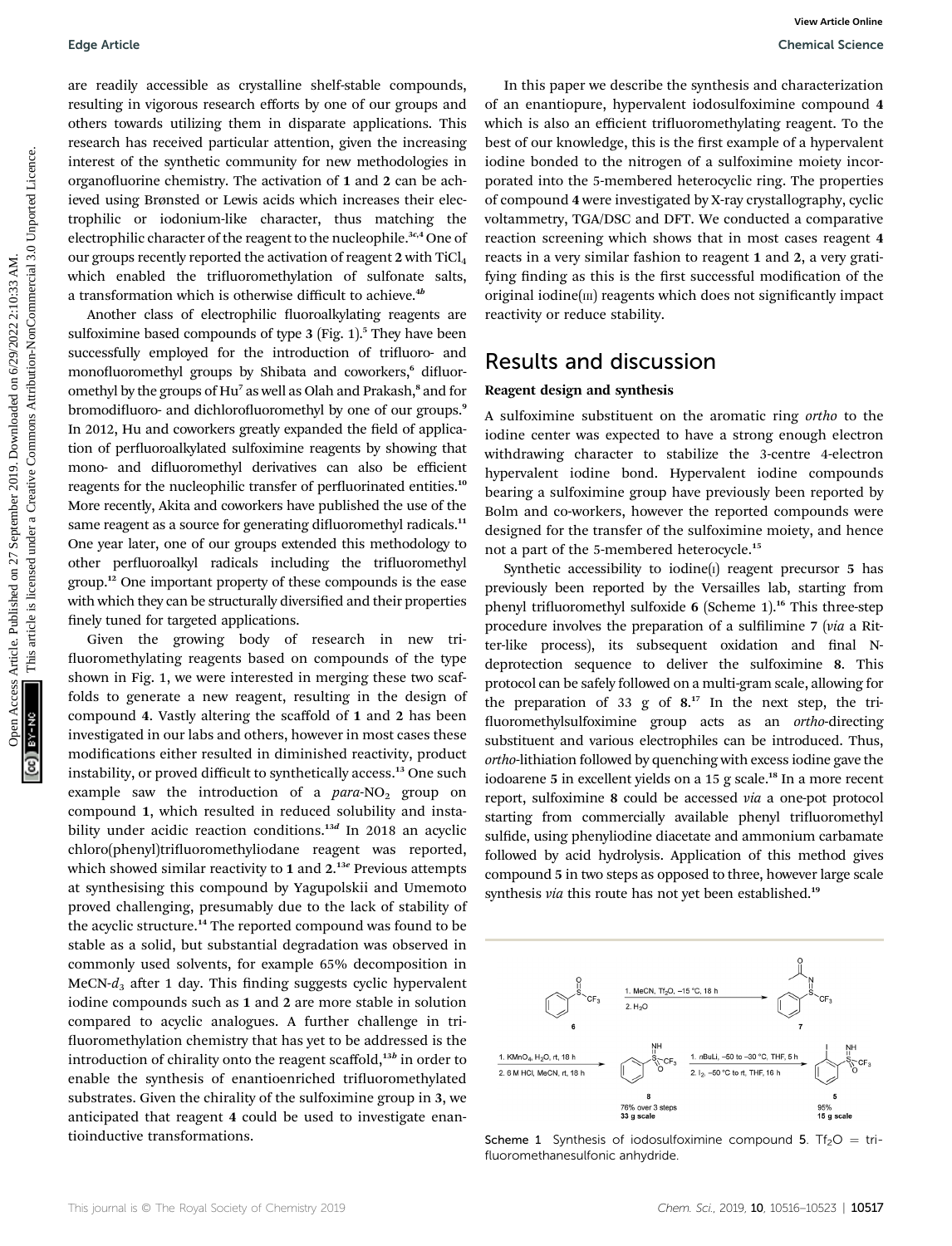The improved one-pot procedure for the synthesis of reagent 1 was then successfully applied to iodosulfoximine 5 (Scheme 2), allowing for the isolation of reagent 4.<sup>20</sup> Oxidation is first achieved using trichloroisocyanuric acid (TCICA) and 5 mol% trifluoroacetic acid (TFA) as a Brønsted acid catalyst, $21$  which facilitated the reaction at room temperature. After one hour, complete conversion to the chloroiodane 9 was confirmed by <sup>19</sup>F NMR, and a subsequent ligand exchange at the iodine atom with potassium acetate was also found to be facile at room temperature with full conversion in 30 minutes. This is in contrast to the conditions reported for the synthesis of 1, which involved heating at reflux for both the oxidation and ligand exchange steps. Finally, a second ligand exchange with  $TMSCF<sub>3</sub>$ gave 4 in excellent yield (74%) over the three steps. Reagent 4 could be purified by recrystallization from a mixture of pentane/  $MeCN/Et_2O$  (see ESI for details†), a simplified protocol compared to that reported previously for 1 and 2. <sup>20</sup> The one-pot protocol could also be applied on a 10 g scale to give compound 4 in 75% (see ESI for details†). This yield compares well with that of the synthesis of 1, which can be obtained in 72% over three-steps from 2-iodobenzoic acid, and is improved compared to the four-step protocol for the synthesis of 2 which can be obtained in 67% yield from methyl 2-iodobenzoate.<sup>20</sup> Obemical Science<br>
The improved one-published on Solution for the published on 2019. The interaction of the symbol common and the proposition of the proposition of the proposition of the effects are the interaction of the

Additionally, the intermediate chlorinated and acetylated iodine(III) precursors could be isolated in excellent yields, 95% for chloroiodane 9 and 90% for 10 (starting from 9) following the standard procedures (see ESI for details†).<sup>20</sup> Reagent 4 could be accessed from isolated compound 10, albeit with no improvement of yield compared to the one-pot protocol starting from 5. It is worth noting the presence of a trifluoromethyl group linked to the sulfur atom is crucial as the same transformation with the S– methyl sulfoximine failed (see ESI, Scheme S1†).

Given the chirality of the sulfoximine group on the reagent scaffold, we envisaged taking advantage of this property for the preparation of an enantiopure reagent. We were pleased to find that the iodosulfoximine 5 could be separated by preparative chiral HPLC using a Chiralpak AS-H column and hexane/ isopropanol (80/20) as mobile phase on a 2 g scale. The separated enantiomers were configurationally stable on the bench as confirmed by analytical chiral HPLC after several weeks. With the stable enantiomeric form of  $(+)$  and  $(-)$ -5 in hand we proceeded to synthesize the enantiopure form of  $(-)$  and  $(+)$ -4



respectively (see ESI for optical rotation values†). Gratifyingly, the one-pot protocol for the preparation of reagent 4 preserved the absolute configuration of the sulfur atom as confirmed by analytical chiral HPLC, which gave a single peak suggesting no epimerization had occurred. Furthermore, good quality single crystals that were used for an X-ray diffraction study of the structure of chloroiodane  $(-)$ -9 could be obtained by slow evaporation of a dichloromethane solution, thereby determining the absolute configuration to be  $(S)-(-9)$  (Fig. 2).

### Tautomerization of chlorinated 5

Interestingly, during our first attempts at oxidizing the iodine center with TCICA using the original conditions reported for the synthesis of 1 and 2 without use of a Brønsted acid catalyst, an unexpected product was obtained. We found that conducting the reaction at room temperature with 0.34 eq. of TCICA gave a mixture of products, the desired cyclic structure 9 and another product characterized by a new peak in the  $^{19}$ F NMR spectrum at  $-63.89$  ppm in MeCN- $d_3$ . We assigned this new compound to an acyclic N-chlorinated structure **9**′. Furthermore, we found that conducting the reaction at  $-20\text{ °C}$  gave a mixture of 99 : 1 of 9' to 9, and slow irreversible transformation of 9' into 9 could be observed at room temperature over 12 hours. Hence, 9' is the kinetic product for the chlorination with TCICA, with 9 being the thermodynamically favoured tautomer (Scheme 3).

The structure of N-chlorinated compound  $9'$  could be confirmed by NMR and HRMS analysis, crystal structural analysis was inaccessible as compound  $9'$  tautomerizes to  $9$  in solution at low temperatures as well as in the solid state. To further corroborate the acyclic structure of  $9'$  we compared the obtained NMR data with that of the newly synthesized and previously reported compounds (see ESI, Table S1†). The Versailles lab has recently reported the synthesis of an Nchlorinated sulfoximine analogue of  $8$  via the same method,<sup>22</sup> and the <sup>19</sup>F NMR signal of this compound was reported to be at  $-68.19$  ppm in MeCN- $d_3$ , which is a 4 ppm difference to that of 9'. Analysis of the <sup>19</sup>F NMR chemical shifts of the synthesized cyclic reagents 4, 9 and 10 showed a 13 ppm difference between the signal of acyclic 9' and that of the cyclic structures (which



Fig. 2 Structure of (S)-(-)-chloroiodane, 9, as determined by X-ray diffraction. Selected bond lengths and angles:  $11 - Cl1$ : 2.576(2) Å;  $11 - Cl1$ N1: 2.102(6) Å; N1-S1: 1.498(8) Å; angle: Cl1-l1-N1: 174.9(2)°; C1-l1-Cl1: 89.5(2)°; C1-I1-N1: 85.4(3)°; torsion: C6-C1-I1-Cl1: 5.1(7)°; C2-C1-I1-N1:  $3.3(6)^\circ$ . H atoms are omitted for clarity; thermal ellipsoids given at 50% probability.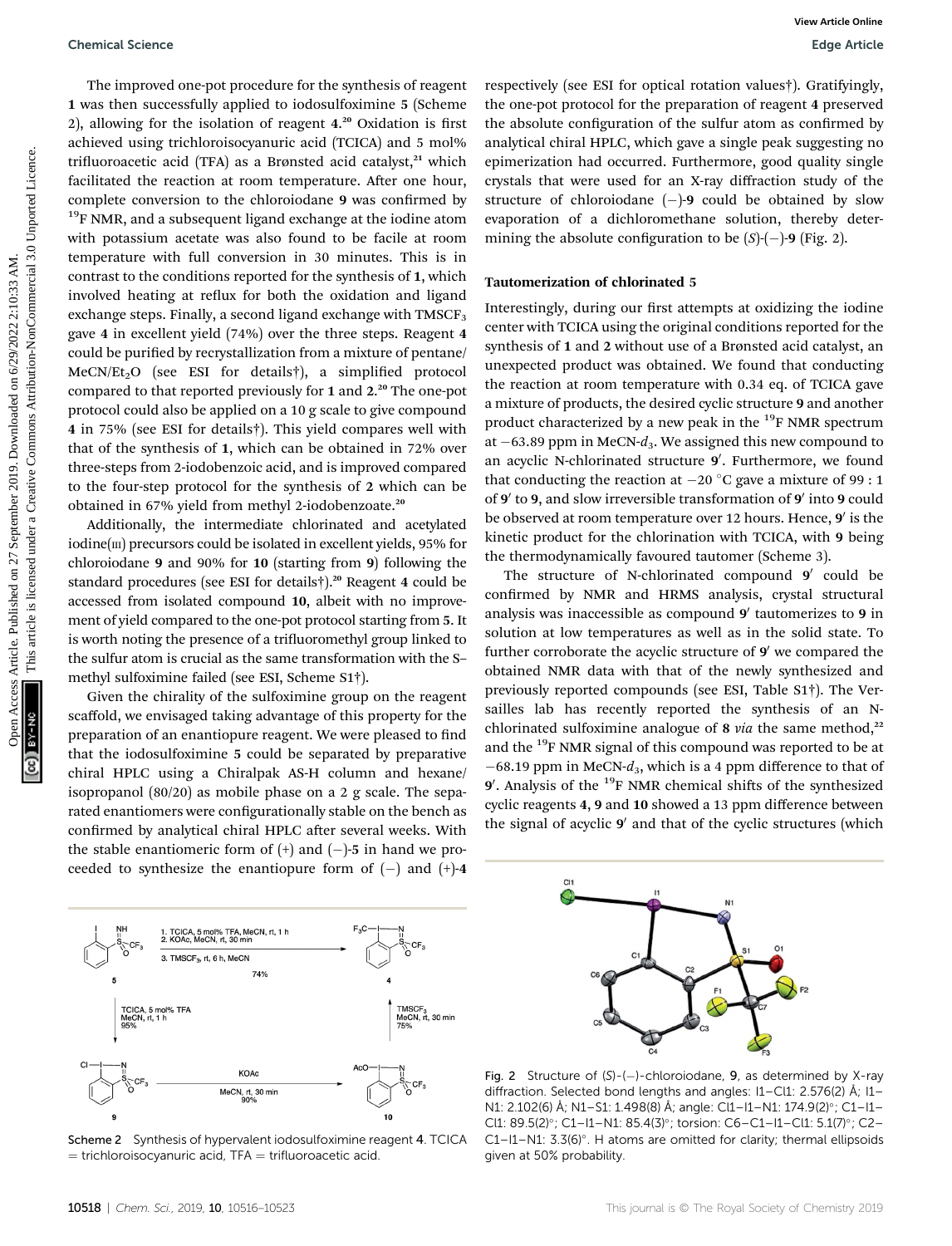

Scheme 3 Oxidative chlorination of 5 with TCICA giving N-chlorinated compound 9' which tautomerizes to cyclic chloroiodane 9

are in  $-77$  ppm region). Additionally, to confirm this acyclic structure we examined the  $^{13}$ C NMR shifts for the carbon atom bound to iodine on the aromatic ring,  $C_{ipso}$  (see ESI, Table S1†) which gives a distinct chemical shift depending on the oxidation state of the iodine atom. In iodine $(i)$  compounds the *ipso*carbon is strongly shielded as a result of relativistic effects, which is reduced in iodine( $\pi$ ) and iodine( $\nu$ ) species.<sup>23</sup> This trend is observed in both cyclic and acyclic variants of oxidized iodine species and is not impacted strongly by the nature of the ligands at the iodine atom (see Table S1 in ESI $\dagger$ ).<sup>23</sup> When comparing the  $13^{\circ}$ C NMR shifts of the new and previously synthesized compounds we found that derivatives of iodine $(i)$  gave a signal in the 95 ppm region, whilst iodine  $(m)$  species had a <sup>13</sup>C NMR chemical shift of 110-122 ppm for  $C_{ipso}$ , a significant difference of 15–27 ppm. Edge Article<br>
Commission Commission Commission Commission Commission Commission Commission Commission Commission Commission Commission Commission Commission Commission Commission Commission Commission Commission Commissio

The instability of N-chloroamines and their use as oxidants in organic synthesis is well described; N-chloroamides such as TCICA and N-chlorosuccinimide are known to undergo reactions with amines via  $Cl<sup>+</sup>$  oxidation, hence it is unsurprising to find that TCICA reacts preferentially with the imine moiety.<sup>24</sup> To probe the mechanism of the tautomerization process we monitored the reaction profile by <sup>19</sup>F NMR spectroscopy (see ESI for details†). The rate of decay of  $9'$  and the rate of formation of 9 was found to be the same. Increasing the concentration or the temperature accelerates the tautomerization process, with the fastest reaction rates observed with the addition of TFA at room temperature. Furthermore, an induction period was seen at various temperatures and concentrations, with no intermediate observed and only traces  $($  < 1%) of by-products identified in the <sup>19</sup>F NMR spectrum. Given the sigmoidal curve for the reaction profile, which is characteristic of autocatalytic processes, we could rule out such a mechanism by addition of 10 mol% of product 9 to a mixture of 5, which was found to have the same reaction profile as the same reaction mixture without the addition of compound 9 (see ESI for details†). Since many chlorination reactions using N-haloamines have been proposed to occur via formation of radical species such as variations of the Hofmann-Löffler-Freytag reaction,<sup>25</sup> we explored this possibility by conducting the reaction in the absence of light, but found the reaction to proceed; EPR studies of the reaction mixture also gave no signal for radical intermediates. Kinetic studies conducted thus far have proved inconclusive. However, from these qualitative findings we could rule out covalent isomerization processes where the Cl atom migrates from nitrogen to iodine or bimolecular transition states involving two 9<sup>'</sup> molecules, where Cl atom transfer occurs in a concerted fashion, as these would show first or second order reaction

profiles respectively. One suggestion for the mechanism by which this occurs would be that the reaction proceeds via an ionic mechanism involving an iodonium [8-I-2] species, these intermediates have been previously reported to form via a dissociative mechanism from  $[10-I-3]$  compounds.<sup>26</sup> Further investigation of this unusual reaction mechanism is underway in our laboratories.

#### Structure and properties

In order to get a full understanding of the stability and reactivity of 4, we performed several analytical measurements. TGA/DSC analysis revealed no melting event to occur before the onset of rapid thermal decomposition at 146.3  $\degree$ C within a short temperature window. A similar observation was made in previous reports for compound 1. <sup>27</sup> The solution stability of the reagent was checked in several solvents. After 1 day traces of decomposition products (<5%) were observed in methanol- $d_4$ and 15% after 4 days, similarly 8% decomposition was observed after 4 days in CDCl<sub>3</sub>, but the compound was stable in MeCN- $d_3$ for 1 week, and only traces (<5%) of decomposition products were observed in acetone- $d_6$  after 1 week. Thus, the reagent is stable in commonly used solvents for trifluoromethylation reactions for extended periods, and the minor decomposition observed is indicative of its reactivity.

Good quality single crystals of compound 4 for X-ray diffraction could be obtained by slow evaporation of a dichloromethane solution (Fig. 3). The structural features of this new reagent were compared with that of compounds 1 and 2 (Table 1).<sup>3a,b</sup> The I1-N1 bond of compound 4 is elongated relative to the I1-O1 bond of reagent 2  $(2.284(2)$  in 4 vs. 2.1176(14)  $\AA$  in 2) and is the same as that of compound 1  $(2.283(2)$  Å), indicating that the carboxylate and sulfoximine moieties have similar electron withdrawing properties. This trend is reversed when looking at the I1– $CF_3$  bond lengths, which is shortest in compound 1 (2.219  $\AA$ ), with similar bond lengths observed for compounds 2 and 4 (2.267(2) and 2.250(3) A respectively). Interestingly, the lengthening of the I1–N1 bond in the sulfoximine reagent does not coincide with a significant shortening of the  $I1-CF_3$  bond length which is typically



Fig. 3 Structure of hypervalent iodine compound 4 (see Table 1 for structural properties). H atoms are omitted for clarity; thermal ellipsoids given at 50% probability.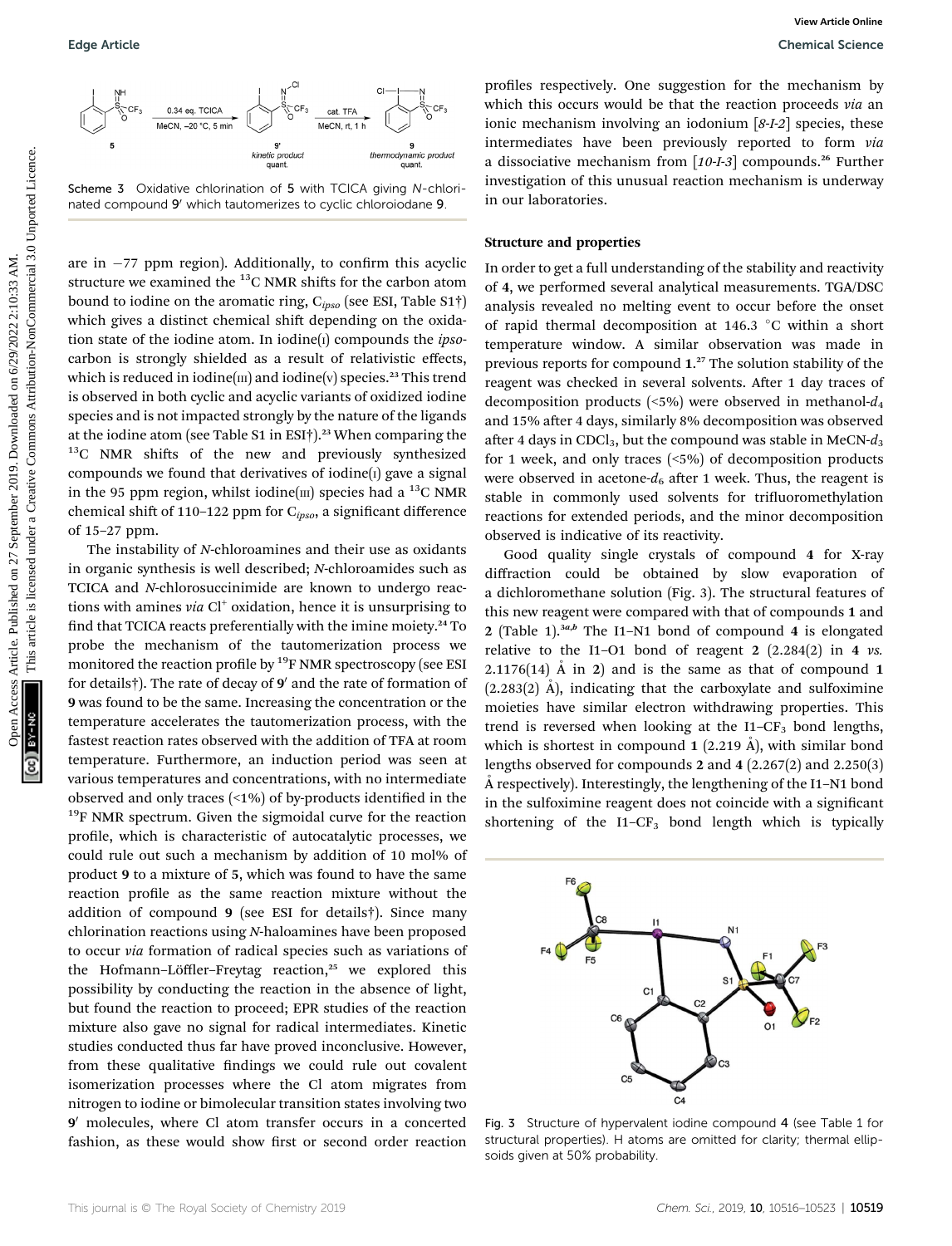Table 1 Comparison of bond lengths and angles in reagents 1, 2 and 4 obtained from single crystal X-ray diffraction



| Reagent $1^a$ | Reagent $2^a$ | Reagent 4 |
|---------------|---------------|-----------|
| 2.283(2)      | 2.1176(14)    | 2.284(2)  |
| 2.219(4)      | 2.267(2)      | 2.250(3)  |
| 2.113(3)      | 2.1211(19)    | 2.132(2)  |
| 170.49(12)    | 169.78(7)     | 173.35(9) |
| 76.79(11)     | 78.71(6)      | 82.73(8)  |
| 93.74(14)     | 91.11(8)      | 91.76(9)  |
| 0.3(2)        |               | 4.6(2)    |
| 0.7(3)        | 13.21(18)     | 10.1(2)   |
|               |               | 11.56(15) |

observed in cyclic hypervalent iodine structures of this type. The  $CF_3$ -I1–N1 bond angle in the sulfoximine reagent (173.35(9)°) is closer to  $180^\circ$ , compared to the I1–C8–O1 bond angles of reagents 1 and 2 which are around  $170^\circ$ , a consequence of the large N1–S1 bond length  $(1.482(2)$  Å). Furthermore, structural overlap of the three compounds (Table 1) highlights the distortion of the torsion angles N1-I1-C1-C2  $(4.6(2)°)$  and C8-I1–C1–C6  $(10.1(2)°)$  in 4 out of plane of the phenyl group, which is not as pronounced as the corresponding angles in compound 2 (11.56(15) $^{\circ}$  and 13.21(2) $^{\circ}$ ), with 1 being essentially co-planar.

The structural properties of these hypervalent iodine reagents can be loosely related to their reactivity in that a lengthening of the I1–X1 bond length (usually coinciding with the shortening of the  $I1-CF_3$  bond length) results in faster initial rates of reaction when toluene sulfonic acid is used as the model substrate, with 1 showing much faster reactivity than 2.<sup>13b</sup> However, this correlation only loosely holds as solid-state bond lengths may not truly reflect solution bond lengths due to crystal packing effects.

Given the novel structure of 4, we aimed at gaining a deeper understanding of the electronic effects of the sulfoximine moiety on the hypervalent iodine scaffold and how this may compare to the existing reagents. Molecular electrostatic potential (MEP) surfaces were generated for the visualisation of electron density on all three compounds for comparison using the previously reported methods (Fig. 4, see ESI for details†).<sup>28</sup> Comparing the MEP electron density of the three reagents, a strong polarization towards the ligands is observed in all three compounds, with the calculated dipole moments following the trend: 5.2 D in 1; 5.1 D in 4; and 3.0 D in 2. The electron density

on the heteroatom directly bound to iodine is similar in all three compounds at around -0.05 au. Larger differences are seen in the expression of the " $\sigma$ -hole" – a region of positive charge at the iodine atom,<sup>28</sup> the most strongly expressed region of positive potential is seen in compound 1 followed by that of compound 4. These electronic properties have an impact on the strength and directionality of reagent–substrate or reagent–solvent interaction, wherein a nucleophile or polar solvent would be much more strongly coordinated to compounds 1 and 4 compared to 2.

Finally, cyclic voltammetry experiments were conducted to compare the redox potentials of the new reagent 4 with that of 1 and 2 (see ESI for details†). The first cathodic peak potential for reagent 4 vs.  $[FeCp_2]/[FeCp_2]^+$  was found to be  $-2.02$  V which is similar to that of 1 (-1.91 V vs. [FeCp<sub>2</sub>]/[FeCp<sub>2</sub>]<sup>+</sup>], compound 2 was found to be the most difficult to reduce with a first cathodic peak potential of  $-2.42$  V under the same conditions. Hence, the cyclic voltammetry data further corroborates the similarity of compound 4 to 1, both of which are more easily reduced compared to compound 2.

#### Reactivity studies

After establishing the structural similarity of this new reagent 4 to the existing trifluoromethylation reagents 1 and 2, we proceeded to investigate its reactivity. To this aim, we attempted the trifluoromethylation of various S-, C-, O-, and P-centered nucleophiles (Scheme 4), and compared the yields to the previously reported results for 1 and 2. Trifluoromethylation of sulfonic acids was investigated first (entry 1), as this has been established as a clean and fast reference reaction in one of our labs for testing newly designed reagents.<sup>13b</sup> To our satisfaction, we found that compound 4 performed comparatively to 1 when camphorsulfonic acid 11 is used as a substrate, giving 92%  $^{19}$ F NMR yield after 90 minutes for 12.<sup>29</sup> Additionally, iodoarene 5 could be recovered from the reaction mixture, with 70% recovery after column chromatography in the case of entry 1 (Scheme 4), providing the opportunity to potentially re-use the material. Trifluoromethylation of chlorothiophenol 13 gave comparable results, and 14 was obtained in  $73\%$  <sup>19</sup>F NMR yield (entry 2); typical yields for the trifluoromethylation of aromatic thiols with reagent 2 have been reported in  $72-91\%$  yield.<sup>3b</sup> Diphenylphosphine 15 (entry 3) also proved to be a viable substrate giving the trifluoromethylated product 16 in 69% yield.<sup>30</sup> Oxytrifluoromethylation of styrene 17 (entry 4) gave satisfactory yields of 66% respectively, compared to 93% for the same transformation using reagent 1.<sup>31</sup> Openical Selence<br>
Total Systems Article are also are also are also are also are also are also are also are also are also are also are also are also are also are also are also are also are also are also are also are also a

> Inspired by the work of Akita and co-workers, we investigated the visible light induced electrophilic trifluoromethylation of trifluoroborates, 19 and 20.<sup>32</sup> We obtained very favourable results using 1 mol% of  $[Ru(bpy)_3](PF_6)_2$  photocatalyst giving the trifluoromethylated alkene 21 in 86% yield when using 1.2 eq. of 4 for the potassium salt of styryltrifluoroborate (entry 5). The equivalent reaction with 1 is reported in the literature to give a yield of 81% with 5 mol% of the same photocatalyst, however in our hands the <sup>19</sup>F NMR yield for this reaction was 35% after 5 h, and 56% after 15 h. We observed a similar trend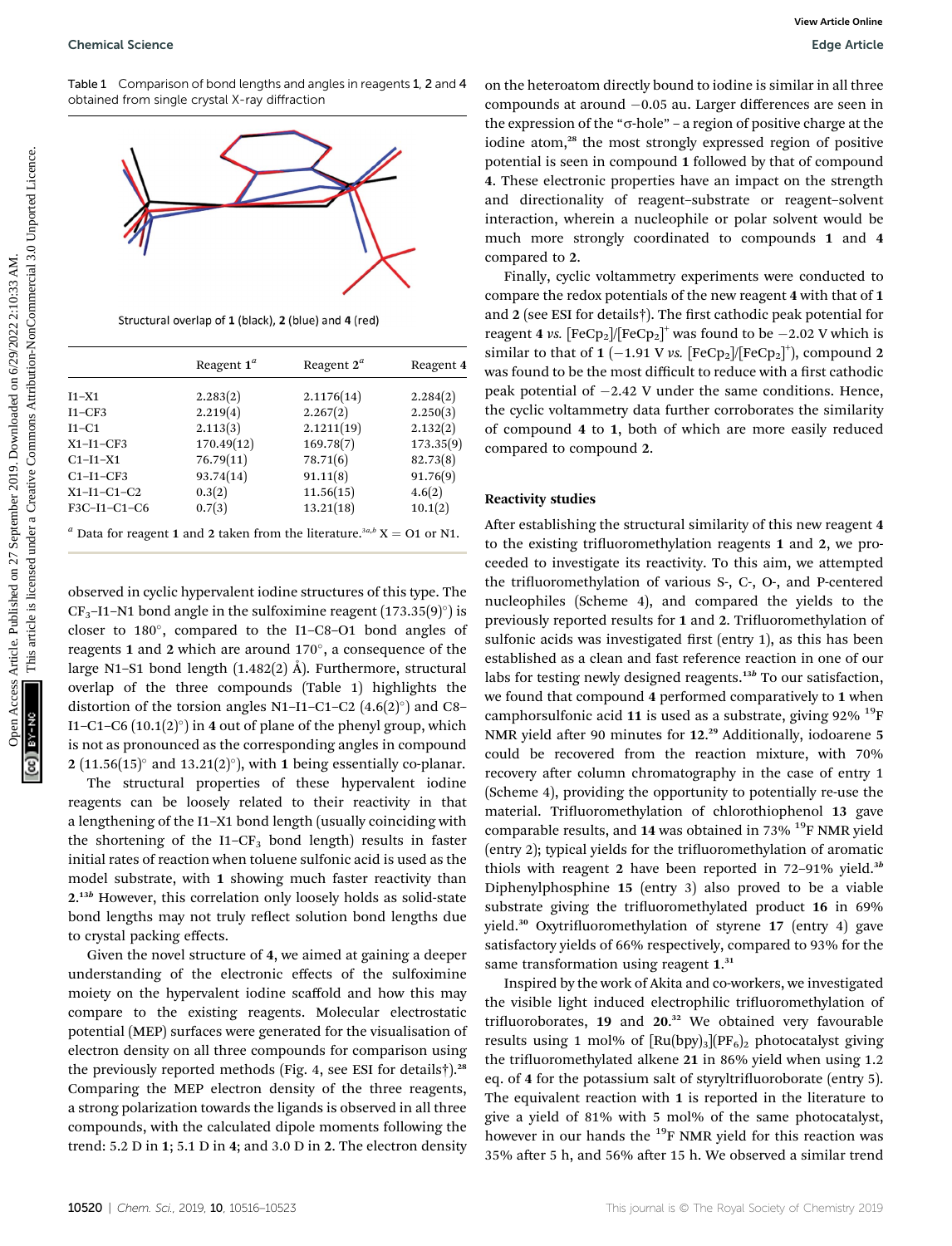

Fig. 4 DFT calculation done at the B3LYP, aug-cc-pVTZ (for H, C, O, N), aug-cc-pV(T+d)Z (for S) and aug-cc-pVTZ-PP (for I). MEP mapped onto the isodensity surface at 0.001 au, within the vdW contact distances containing 96% of molecular electron density (see ESI for details†).<sup>28</sup>

using para-methyl styryltrifluoroborate which, under the literature reported conditions gave only 45% yield for 22 when reproduced in our lab vs. 81% reported in the literature with compound 1. Under the same conditions compound 4 gave 60% yield, which could be further improved to 99% when 1.9 eq. of 4 is used.

Considering reagent 4 is reminiscent of Shibata's fluorinated Johnson reagent on the sulfoximine moiety, we were curious to explore whether this could be a second reactive site on the scaffold.<sup>5</sup> β-Keto ester 23 was chosen as a model substrate as this is known to react with Shibata's reagent to give the tri fluoromethylated product 24 in 74% yield.<sup>5a</sup> Using the literature reported conditions, with 1.5 eq. of 4, DBU (1,8-diazabicyclo [5.4.0]undec-7) as base in  $CH_2Cl_2$  and stirring for 2 h, only 29%  $^{19}$ F NMR yield of 24 was obtained. The  $^{19}$ F NMR of the reaction mixture showed 73% of unreacted 4 as well as 30% iodoarene 5 and 42% sulfoximine 8. Thus, the  $CF_3$  moiety at the iodine was transferred leaving the sulfoximine moiety intact. Stirring the reaction mixture longer did not lead to higher



Scheme 4 Reactivity screening of compound 4 with various nucleophiles. Yields determined by <sup>19</sup>F NMR using  $\alpha, \alpha, \alpha$ -trifluorotoluene as an  $internal standard. TBAI = tetrabutylammonium iodide$ 

yields, however the yield could be improved by conducting the reaction under phase transfer conditions (entry 6), which gave moderate yields of 40%, whereas use of reagent 2 gives the desired product in 67% yield.<sup>3b</sup>

Finally, we were curious to explore the possibility of using the enantiopure sulfoximine reagent for asymmetric transformations. We first turned our attention to trifluoromethylation of chiral sulfonic acids, as the mechanism for this is well established to occur via protonation of the reagent by the substrate and coordination of the sulfonate to the iodine center, followed by reductive elimination to give the corresponding trifluoromethylated sulfonic acid.<sup>31</sup> In order to enable kinetic resolution, we took 2 eq. of racemic 4 and reacted it under the standard conditions with 1 eq. of  $(1S)$ - $(+)$ -10camphor sulfonic acid (entry 1, Scheme 4). Once the reaction was complete, the remaining reagent was recovered after recrystallization of the reaction mixture, however no preferential reaction was observed, with 0% ee in recovered 4 observed by analytical chiral HPLC. Although this result was disappointing, we speculated that the stereogenic centre in camphorsulfonic acid was not close enough to the reactive centre to facilitate enantiodiscrimination. We next attempted the tri fluoromethylation of  $\beta$ -keto ester 23 under phase transfer conditions (entry 6). However, chiral analytical HPLC analysis of the purified reaction mixture showed only racemic 24. Although these results have so far proven unsuccessful, we aim to further investigate the possibility of asymmetric transformations by increasing the steric bulk on the sulfoximine group through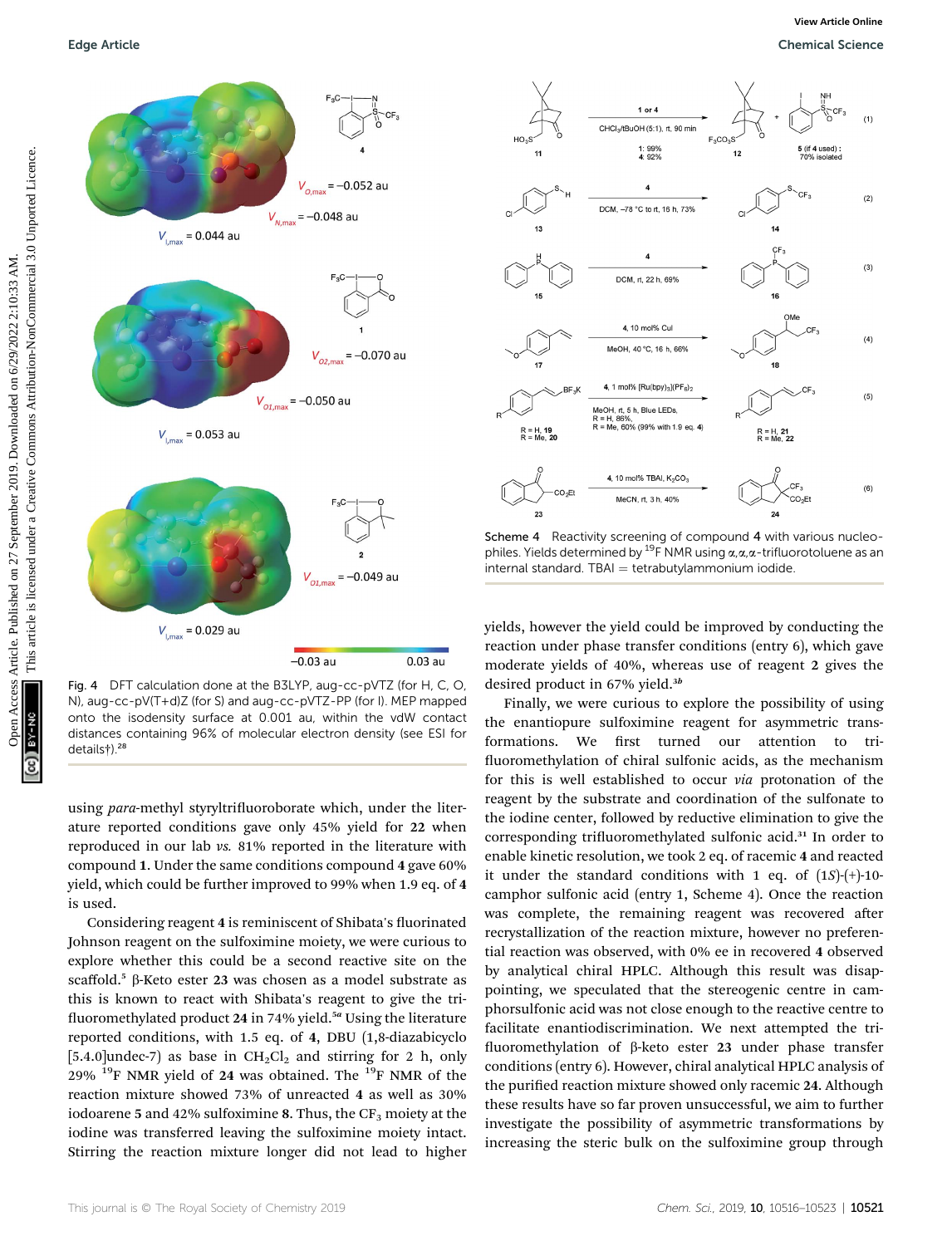substitution of the  $CF_3$  moiety or using Brønsted or Lewis acid catalysts.

# Conclusions

In conclusion we have described the facile synthesis of the new hypervalent iodine trifluoromethylation reagent, 4, which to our delight shows stability and reactivity comparable to those of the parent reagents 1 and 2. Compound 4 could also be isolated in its enantiopure form and is, to the best of our knowledge, the first described enantiopure hypervalent iodine compound bearing a transferable  $CF_3$  moiety. This is a promising start to explore the possibility of enantioselective trifluoromethylation of prochiral substrates, a longstanding challenge in electrophilic trifluoromethylation chemistry. Investigations towards this objective are currently underway in our laboratories. Openical Science<br>
Subsections Article. Published on 27 A.1. Battle<br>
Subsections Articles. A Sighting, ASCE, 2019. 2019. 21<br>
Concellusions Article 2019. A Sighting and N. Shipling, N. Shipling, N. Shipling, N. Shipling, N.

# Conflicts of interest

There are no conflicts to declare.

## Acknowledgements

Agence Nationale de la Recherche (ANR) is warmly acknowledged for PRCI funding (ANR-17-CE07-0048-01). Financial support by the Swiss National Science Foundation (Grant 200021E\_175680/1) is acknowledged. Thanh-Nghi Le is grateful to the Vietnamese Government, the National Institute of Medicinal Materials in Hanoi for a doctoral fellowship. Drs Giang Vo-Thanh, Bruce Pégot and Patrick Diter are acknowledged for fruitful discussions. Jorna Kalim would like to thank Dr Reinhard Kissner, Dr René Verel and Grégoire Le Corre for help with measurements and discussions.

# Notes and references

- 1 (a) Y. Zhou, J. Wang, Z. Gu, S. Wang, W. Zhu, J. L. Aceña, V. A. Soloshonok, K. Izawa and H. Liu, Chem. Rev., 2016, 116, 422;  $(b)$  K. Müller, C. Faeh and F. Diederich, Science,  $2007, 317, 1881;$  (c) T. Hiyama, Organofluorine Compounds: Chemistry and Applications, Springer-Verlag, Berlin, Heidelberg, New York, 2000; (d) H. Mei, J. Han, S. Fustero, M. Medio-Simon, D. M. Sedgwick, C. Santi, R. Ruzziconi and V. A. Soloshonok, Chem.–Eur. J., 2019, 25, 11797.
- $2$  (a) S. Barata-Vallejo, B. Lantaño and A. Postigo, Chem.-Eur. J., 2014, 20, 16806; (b) N. Shibata, A. Matsnev and D. Cahard, Beilstein J. Org. Chem., 2010, 6, 65.
- 3 (a) P. Eisenberger, S. Gischig and A. Togni, Chem.–Eur. J., 2006, 12, 2579; (b) I. Kieltsch, P. Eisenberger and A. Togni, Angew. Chem., Int. Ed., 2007, 46, 754; (c) J. Charpentier, N. Früh and A. Togni, *Chem. Rev.*, 2015, 115, 650.
- 4 (a) P. Liebing, E. Pietrasiak, E. Otth, J. Kalim, D. Bornemann and A. Togni, Eur. J. Org. Chem., 2018, 27–28, 3771; (b) P. Liebing, J. Kalim, N. Arefyeva, F. Oehler, M. Wickleder and A. Togni, Angew. Chem., Int. Ed., 2019, 58, 8585.
- 5 (a) V. Bizet, R. Kowalczyk and C. Bolm, Chem. Soc. Rev., 2014, 43, 2426; (b) X. Shen and J. Hu, Eur. J. Org. Chem., 2014, 4437;

(c) A.-L. Barthelemy and E. Magnier, C. R. Chim., 2018, 21, 711.

- 6 (a) S. Noritake, N. Shibata, S. Nakamura, T. Toru and M. Shiro, Eur. J. Org. Chem., 2008, 3465; (b) Y. Nomura, E. Tokunaga and N. Shibata, Angew. Chem., Int. Ed., 2011, 50, 1885.
- 7 (a) W. Zhang, F. Wang and J. Hu, Org. Lett., 2009, 11, 2109; (b) W. Zhang, W. Huang and J. Hu, Angew. Chem., Int. Ed., 2009, 48, 9858.
- 8 G. K. S. Prakash, Z. Zhang, F. Wang, C. Ni and G. A. Olah, J. Fluorine Chem., 2011, 132, 792.
- 9 C. Urban, F. Cadoret, J.-C. Blazejewski and E. Magnier, Eur. J. Org. Chem., 2011, 4862.
- 10 (a) X. Shen, W. Zhang, T. Luo, X. Wan, Y. Gu and J. Hu, Angew. Chem., Int. Ed., 2012, 51, 6966; (b) X. Shen, W. Zhang, C. Ni, Y. Gu and J. Hu, *J. Am. Chem. Soc.*, 2012, 134, 16999; (c) X. Shen, W. Miao, C. Ni and J. Hu, Angew. Chem., Int. Ed., 2014, 53, 775; (d) X. Shen, Q. Liu, T. Luo and J. Hu, Chem.– Eur. J., 2014, 20, 6795; (e) X. Shen, M. Zhou, C. Ni, W. Zhang and J. Hu, Chem. Sci., 2014, 5, 117; (f) T. Luo, R. Zhang, W. Zhang, X. Shen, T. Umemoto and J. Hu, Org. Lett., 2014, 16, 888; (g) T. Luo, R. Zhang, X. Shen, W. Zhang, C. Ni and J. Hu, Dalton Trans., 2015, 44, 19636.
- 11 (a) Y. Arai, R. Tomita, G. Ando, T. Koike and M. Akita, Chem.– Eur. J., 2016, 22, 1262; (b) N. Noto, T. Koike and M. Akita, J. Org. Chem., 2016, 81, 7064.
- 12 M. Daniel, G. Dagousset, P. Diter, P.-A. Klein, B. Tuccio, A.-M. Goncalves, G. Masson and E. Magnier, Angew. Chem., Int. Ed., 2017, 56, 3997.
- 13 Chiral variations of Togni-type reagents have been previously reported in ref. 13b, however the racemates were not seperated and their use in asymmetric synthesis was not explored. (a) E. Pietrasiak and A. Togni, Organometallics, 2017, 36, 3750; (b) K. Niedermann, J. M. Welch, R. Koller, J. Cvengroš, N. Santschi, P. Battaglia and A. Togni, Tetrahedron, 2010, 66, 5753; (c) N. Santschi, C. Matthey, R. Schwenk, E. Otth and A. Togni, Eur. J. Org. Chem., 2015, 9, 1925; (d) N. Santschi, R. C. Sarott, E. Otth, R. Kissner and A. Togni, Beilstein J. Org. Chem., 2014, 10, 1; (e) C. Xu, X. Song, J. Guo, S. Chen, J. Gao, J. Jiang, F. Gao, Y. Li and M. Wang, Org. Lett., 2018, 20, 3933.
- 14 (a) L. M. Yagupolskii, I. I. Maletina, N. V. Kondratenko and V. V. Orda, Synthesis, 1978, 835; (b) T. Umemoto, Y. Kuriu, H. Shuyama, O. Miyano and S.-I. Nakayama, J. Fluorine Chem., 1982, 20, 695; (c) T. Umemoto, Y. Kuriu, H. Shuyama, O. Miyano and S.-I. Nakayama, J. Fluorine Chem., 1986, 31, 37.
- 15 (a) H. Wang, Y. Cheng, G. Raabe and C. Bolm, Angew. Chem., Int. Ed., 2016, 55, 12655; (b) H. Wang, D. Zhang and C. Bolm, Chem.–Eur. J., 2018, 24, 14942; (c) H. Wang, D. Zhang, H. Sheng and C. Bolm, J. Org. Chem., 2017, 82, 11854.
- 16 Y. Macé, C. Urban, C. Pradet, J. Marrot, J.-C. Blazejewski and E. Magnier, Eur. J. Org. Chem., 2009, 52, 3150.
- 17 Unpublished results under submission.
- 18 T.-N. Le, P. Diter, B. Pegot, C. Bournaud, M. Toffano, R. Guillot, G. Vo-Thanh and E. Magnier, Org. Lett., 2016, 18, 5102.